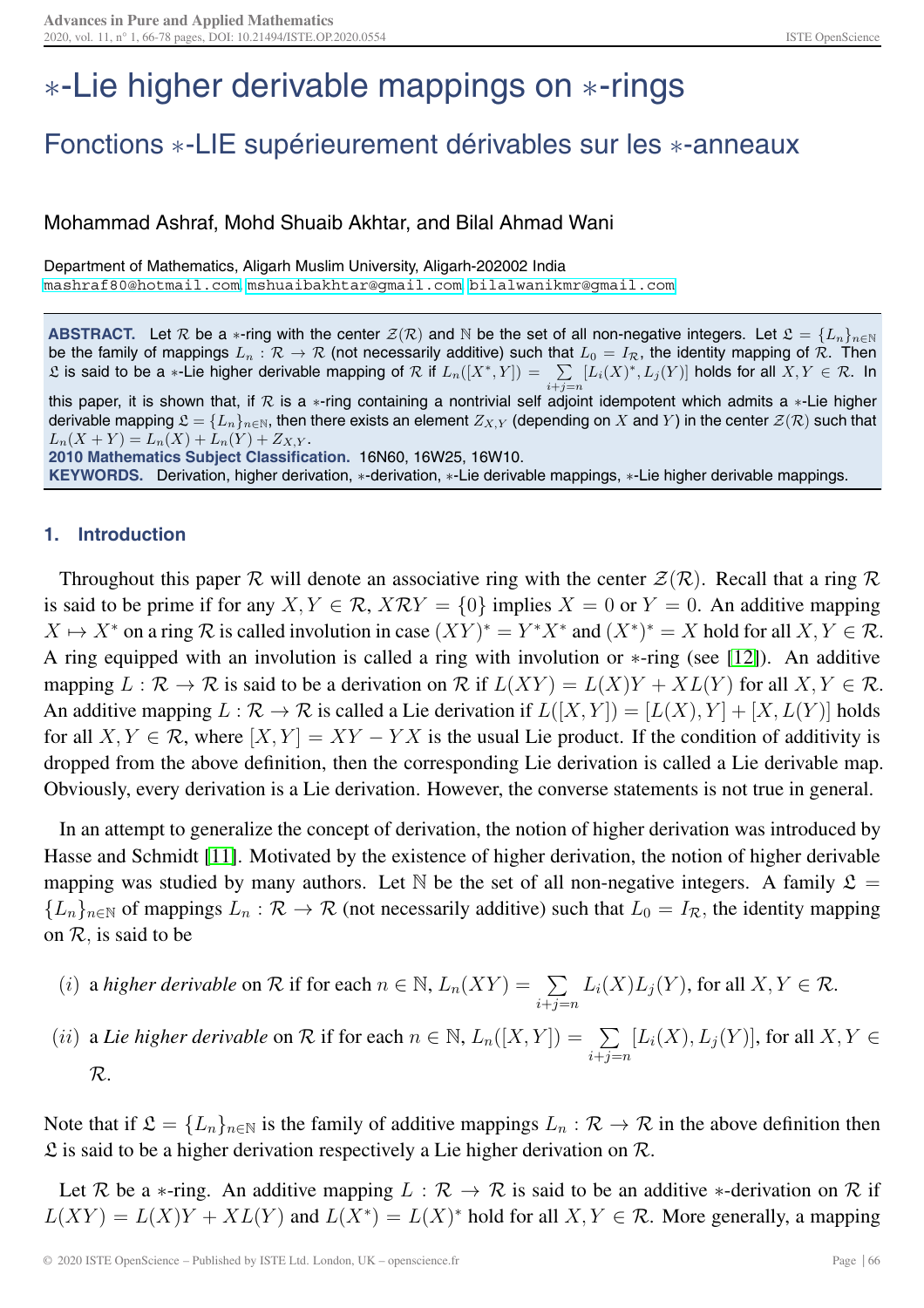$L : \mathcal{R} \to \mathcal{R}$  is said to be a  $*$ -Lie derivable mapping if  $L([X^*, Y]) = [L(X)^*, Y] + [X^*, L(Y)]$ . Indeed, if  $L(X^*) = L(X)^*$  for all  $X \in \mathcal{R}$ , then L is a Lie derivable mapping if and only if L is a  $*$ -Lie derivable mapping. An additive ∗-Lie derivable mapping is said to be a ∗-Lie derivation. It is not difficult to observe that any ∗-derivation is a ∗-Lie derivation but the converse is not true in general.

Let N be the set of all non-negative integers. A family  $\mathfrak{L} = \{L_n\}_{n \in \mathbb{N}}$  of mappings  $L_n : \mathcal{R} \to \mathcal{R}$  (not necessarily additive) such that  $L_0 = I_{\mathcal{R}}$ , the identity mapping on  $\mathcal{R}$ , is said to be

- (i) a *\*-higher derivable* on  $\mathcal R$  if for each  $n \in \mathbb N$ ,  $L_n(X^*Y) = \sum_{n=1}^\infty$ *i*+*j*=*n*  $L_i(X)^*L_j(Y)$ , for all  $X, Y \in \mathcal{R}$ .
- (ii) a \**-Lie higher derivable* on R if for each  $n \in \mathbb{N}$ ,  $L_n([X^*, Y]) = \sum$ *i*+*j*=*n*  $[L_i(X)^*, L_j(Y)]$ , for all  $X, Y \in \mathcal{R}$ .

It is to be noted that if  $\mathfrak{L} = \{L_n\}_{n \in \mathbb{N}}$  is the family of additive mappings  $L_n : \mathcal{R} \to \mathcal{R}$  in the above definition then £ is said to be a  $*$ -higher derivation respectively a  $*$ -Lie higher derivation on  $\mathcal{R}$ .

There has been a great interest in the study of characterizations of Lie derivations and ∗-Lie derivations for many years. The first quite surprising result is due to Martindale III who proved that every multiplicative bijective mapping from a prime ring containing a nontrivial idempotent onto an arbitrary ring is additive (see [\[18\]](#page-12-0)). Yu and Zhang [\[21\]](#page-12-1) proved that every Lie derivable map of a triangular algebra is the sum of an additive derivation and a map from triangular algebra into its center sending commutators to zero. Mathieu and Villena [\[17\]](#page-12-2) gave the characterizations of Lie derivations on C∗-algebras. W. Jing and F. Lu [\[13\]](#page-11-2) showed that every Lie derivable map on a 2-torsion free prime ring  $R$  can be expressed as  $L = d + \tau$ , where d is a derivation of R into its central closure T and  $\tau : \mathcal{R} \to \mathcal{C}$  (where C is extended centroid of R) is nearly additive i.e.  $\tau(X+Y) = \tau(X) + \tau(Y) + Z_{X,Y}$  where  $Z_{X,Y} \in \mathcal{Z}(\mathcal{R})$  (depends on X and Y in  $\mathcal R$ ) and vanishes on each commutator. In 2015, Ashraf and Parveen [\[3\]](#page-11-3) proved that every Lie higher derivable map on a prime ring R is nearly additive. Yu and Zhang [\[22\]](#page-12-3) proved that every  $*$ -Lie derivable mapping from a factor von Neumann algebra into itself is an additive ∗-derivation. Also, Li, Chen and Wang [\[14\]](#page-12-4) obtained the same result for ∗-Lie derivable mappings on a von Neumann algebras and proved that every  $*$ -Lie derivable mapping on a von Neumann algebra with no central abelian projections can be expressed as the sum of an additive ∗-derivation and a mapping with image in the centre vanishing at commutators. In addition, the characterization of Lie derivations and ∗-Lie derivations on various algebras are considered in [\[2\]](#page-11-4), [\[4\]](#page-11-5), [\[5\]](#page-11-6), [\[8\]](#page-11-7), [\[7\]](#page-11-8), [\[9\]](#page-11-9), [\[13\]](#page-11-2), [\[15\]](#page-12-5), [\[20\]](#page-12-6), [\[23\]](#page-12-7). Very recently, Alkenani et al. [\[1\]](#page-11-10) gave the characterization of ∗-Lie derivable mappings on ∗-rings, more precisely they proved the following result:

<span id="page-1-0"></span>**Theorem 1.1.** *[\[1\]](#page-11-10) Let* R *be a* ∗*-ring containing a nontrivial self adjoint idempotent* P *and satisfying the following conditions:*

- $(G_1)$  *If*  $X_{ii}Y_{ij} = Y_{ij}X_{jj}$  for all  $Y_{ij} \in \mathcal{R}_{ij}$  and  $1 \leq i \neq j \leq 2$ , then  $X_{ii} + X_{jj} \in \mathcal{Z}(\mathcal{R})$ .
- (G<sub>2</sub>) *If*  $X_{ij}Y_{jk} = 0$  *for all*  $Y_{jk} \in \mathcal{R}_{jk}$  *and*  $1 \le i, j, k \le 2$ *, then*  $Y_{ij} = 0$ *.*

*If a mapping*  $L: \mathcal{R} \to \mathcal{R}$  *satisfies*  $L([X^*, Y]) = [L(X)^*, Y] + [X^*, L(Y)]$ *, for all*  $X, Y \in \mathcal{R}$ *, then there exists*  $Z_{X,Y} \in \mathcal{Z}(\mathcal{R})$  *such that*  $L(X + Y) = L(X) + L(Y) + Z_{X,Y}$ .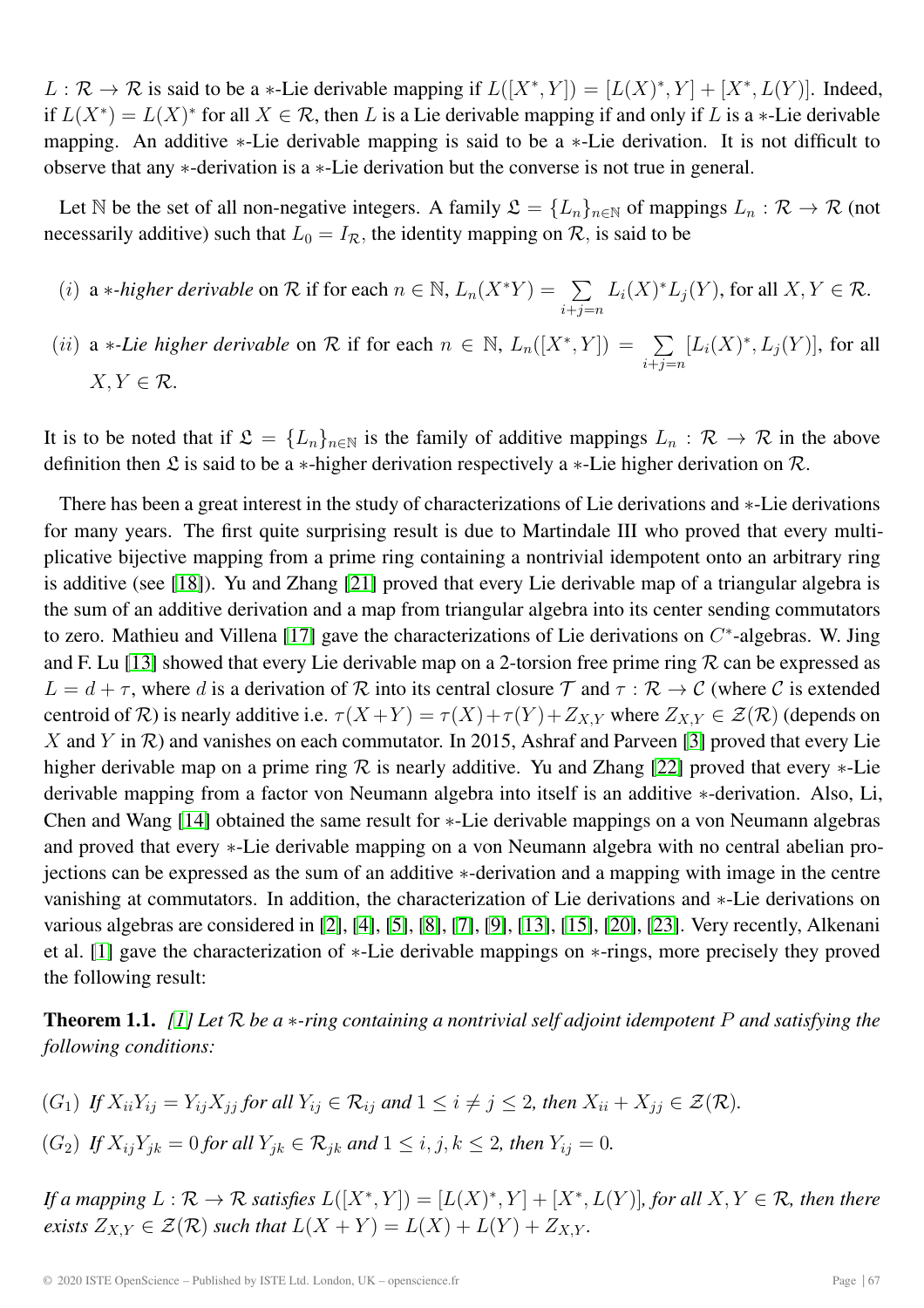Motivated by the above result, we investigate the additivity of ∗-Lie higher derivable mappings on  $*$ -rings and show that every  $*$ -Lie higher derivable mapping on  $R$  is almost additive in the sense that for any  $X, Y \in \mathcal{R}$  there exists  $Z_{X,Y} \in \mathcal{Z}(\mathcal{R})$  (depending on X and Y) such that  $L_n(X + Y) =$  $L_n(X) + L_n(Y) + Z_{X,Y}$ . Finally, the above ring theoretic result has been applied to some special class of algebras such as nest algebras and von Neumann algebras.

#### **2.** ∗**-Lie higher derivable mappings on** ∗**-rings**

In this section, we study the additivity of a ∗-Lie higher derivable mappings on ∗-rings. In fact, we prove the following:

<span id="page-2-0"></span>**Theorem 2.1.** *Let* R *be a* ∗*-ring containing a nontrivial self adjoint idempotent element* P *with center* Z(R) *and satisfying the following conditions:*

 $(G_1)$  *If*  $X_{ii}Y_{ij} = Y_{ij}X_{jj}$  for all  $Y_{ij} \in \mathcal{R}_{ij}$  and  $1 \leq i \neq j \leq 2$ , then  $X_{ii} + X_{jj} \in \mathcal{Z}(\mathcal{R})$ .

 $(G_2)$  *If*  $X_{ij}Y_{jk} = 0$  *for all*  $Y_{jk} \in \mathcal{R}_{jk}$  *and*  $1 \le i, j, k \le 2$ *, then*  $X_{ij} = 0$ *.* 

*Suppose that*  $\mathfrak{L} = \{L_n\}_{n\in\mathbb{N}}$  *is the family of mappings*  $L_n : \mathcal{R} \to \mathcal{R}$  *such that*  $L_0 = I_{\mathcal{R}}$ *, the identity mapping of* R*, satisfying*

$$
L_n([X^*, Y]) = \sum_{i+j=n} [L_i(X)^*, L_j(Y)]
$$

*for all*  $X, Y \in \mathcal{R}$  *and for each*  $n \in \mathbb{N}$ *. Then there exists*  $Z_{X,Y}$  *(depending on* X *and* Y) *in*  $\mathcal{Z}(\mathcal{R})$  *such that*  $L_n(X + Y) = L_n(X) + L_n(Y) + Z_{X,Y}$ .

Let R be a  $*$ -ring with a nontrivial self adjoint idempotent P. We write  $Q = 1 - P$ . It is to be noted that R may be without identity element. It is obvious that  $PQ = QP = 0$ . By the Peirce decomposition of R, we have  $\mathcal{R} = \mathcal{R}_{11} + \mathcal{R}_{12} + \mathcal{R}_{21} + \mathcal{R}_{22}$ , where  $\mathcal{R}_{11} = P\mathcal{R}P$ ,  $\mathcal{R}_{12} = P\mathcal{R}Q$ ,  $\mathcal{R}_{21} = Q\mathcal{R}P$  and  $\mathcal{R}_{22} = Q\mathcal{R}Q$ . Throughout this paper,  $X_{ij}$  will denote an arbitrary element of  $\mathcal{R}_{ij}$  and any element  $X \in \mathcal{R}$  can be expressed as  $X = X_{11} + X_{12} + X_{21} + X_{22}$ . In view of Theorem [1.1,](#page-1-0) it is clear that  $L_1(X + Y) = L_1(X) + L_1(Y) + Z_{X,Y}$ , where  $Z_{X,Y} \in \mathcal{Z}(\mathcal{R})$ . We will use this result throughout the section whenever needed without specific mention.

Throughout assume that  $R$  satisfies the hypothesis of Theorem [2.1.](#page-2-0) The proof of the above theorem is given in a series of Lemmas.

<span id="page-2-1"></span>**Lemma 2.1.** *For each*  $n \in \mathbb{N}$ ,  $L_n(0) = 0$ .

*Proof.* For  $n = 1$ , we have  $L_1(0) = 0$ . Now by induction hypothesis, let the result hold for all  $m < n$ . For any  $n \in \mathbb{N}$ , we have

$$
L_n(0) = L_n([0^*,0])
$$
  
=  $[L_n(0)^*,0] + [0^*,L_n(0)] + \sum_{\substack{i+j=n\\0$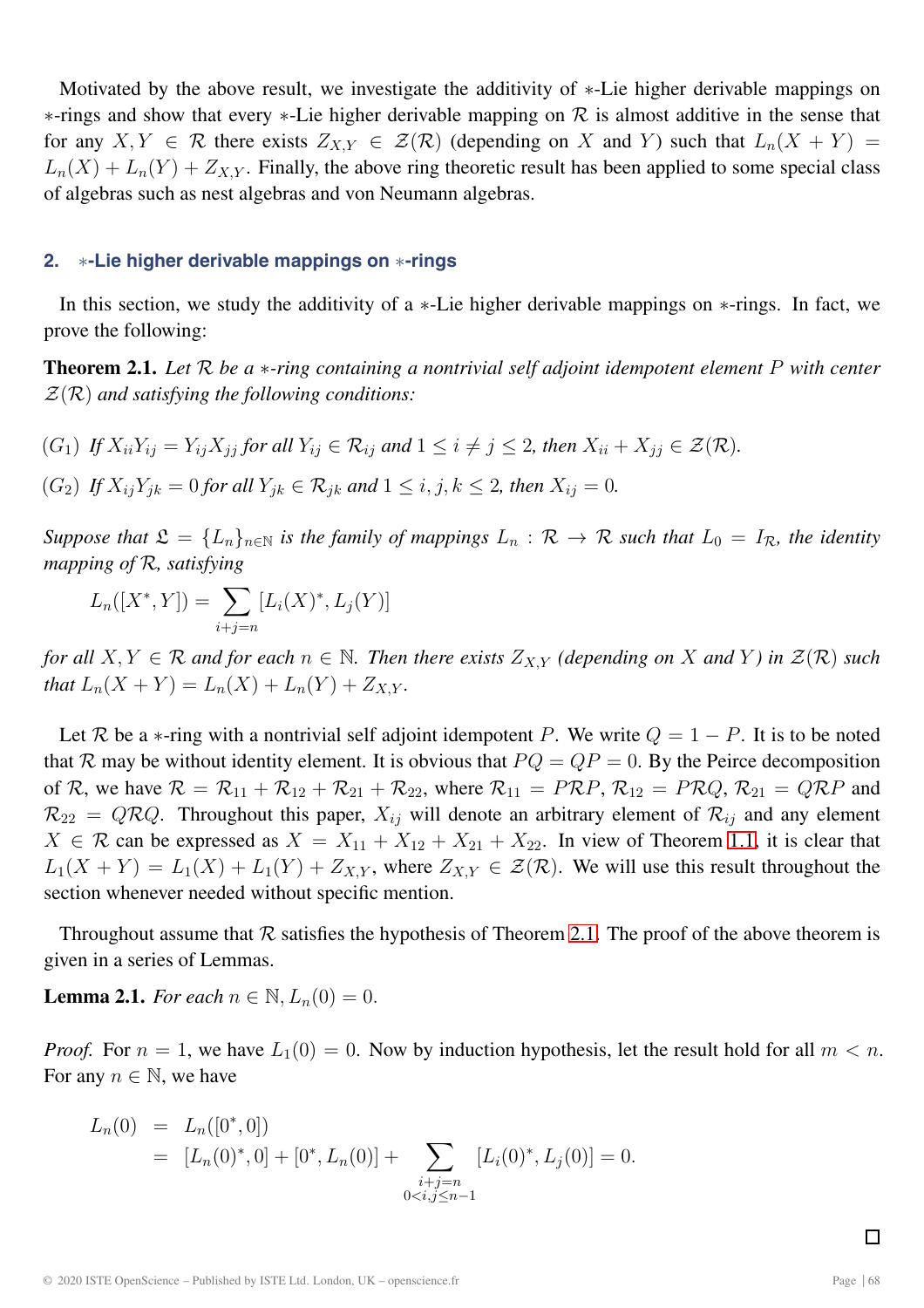<span id="page-3-0"></span>**Lemma 2.2.** For each  $n \in \mathbb{N}$  and for any  $X_{ii} \in \mathcal{R}_{ii}$ ,  $Y_{ij} \in \mathcal{R}_{ij}$ , 1 ≤  $i \neq j$  ≤ 2, there exists  $Z_{X_{ii},Y_{ij}}$  ∈ Z(R) *such that*

(i)  $L_n(X_{ii} + Y_{ii}) = L_n(X_{ii}) + L_n(Y_{ii}) + Z_{X_{ii},Y_{ii}}$  $(iii)$   $L_n(X_{ii} + Y_{ji}) = L_n(X_{ii}) + L_n(Y_{ji}) + Z_{X_{ii},Y_{ji}}.$ 

*Proof.* (i) For  $n = 1$ , we have  $L_1(X_{ii} + Y_{ij}) = L_1(X_{ii}) + L_1(Y_{ij}) + Z_{X_{ii},Y_{ij}}$ . Let  $A = L_n(X_{ii} + Y_{ij}) - I_n(Y_{ij})$  $L_n(X_{ii}) - L_n(Y_{ij})$ . Now by induction hypothesis, let the result hold for all  $m < n$ . For any  $X_{ii} \in \mathcal{R}_{ii}$ ,  $Y_{ij} \in \mathcal{R}_{ij}$  and  $n \in \mathbb{N}$ , we have

$$
L_n(Y_{ij}) = L_n([P^*, X_{ii} + Y_{ij}])
$$
  
=  $[L_n(P)^*, X_{ii} + Y_{ij}] + [P^*, L_n(X_{ii} + Y_{ij})] + \sum_{\substack{i+j=n\\0 < i,j \leq n-1}} [L_i(P)^*, L_j(X_{ii} + Y_{ij})].$ 

On the other hand by Lemma [2.1,](#page-2-1) we have

$$
L_n(Y_{ij}) = L_n([P^*, X_{ii}]) + L_n([P^*, Y_{ij}])
$$
  
\n
$$
= [L_n(P)^*, X_{ii}] + [P^*, L_n(X_{ii})] + \sum_{\substack{i+j=n\\0 < i,j \leq n-1}} [L_i(P)^*, L_j(X_{ii})]
$$
  
\n
$$
+ [L_n(P)^*, Y_{ij}] + [P^*, L_n(Y_{ij})] + \sum_{\substack{i+j=n\\0 < i,j \leq n-1}} [L_i(P)^*, L_j(Y_{ij})]
$$
  
\n
$$
= [L_n(P)^*, X_{ii} + Y_{ij}] + [P^*, L_n(X_{ii}) + L_n(Y_{ij})] + \sum_{\substack{i+j=n\\0 < i,j \leq n-1}} [L_i(P)^*, L_j(X_{ii}) + L_j(Y_{ij})].
$$

Comparing the above two identities, we get  $[P, A] = 0$ . Hence  $A_{ij} = A_{ji} = 0$ .

For any  $W_{ji} \in \mathcal{R}_{ji}$ , we compute

$$
L_n(-X_{ii}W_{ji}^*) = L_n([W_{ji}^*, X_{ii} + Y_{ij}])
$$
  
=  $[L_n(W_{ji})^*, X_{ii} + Y_{ij}] + [W_{ji}^*, L_n(X_{ii} + Y_{ij})] + \sum_{\substack{i+j=n\\0 < i,j \le n-1}} [L_i(W_{ji})^*, L_j(X_{ii} + Y_{ij})].$ 

Using Lemma [2.1,](#page-2-1)  $L_n(-X_{ii}W_{ji}^*)$  can also be expressed as

$$
L_n(-X_{ii}W_{ji}^*) = L_n([W_{ji}^*, X_{ii}]) + L_n([W_{ji}^*, Y_{ij}])
$$
  
\n
$$
= [L_n(W_{ji})^*, X_{ii}] + [W_{ji}^*, L_n(X_{ii})] + \sum_{\substack{i+j=n\\0 < i,j \leq n-1}} [L_i(W_{ji})^*, L_j(X_{ii})]
$$
  
\n
$$
+ [L_n(W_{ji})^*, Y_{ij}] + [W_{ji}^*, L_n(Y_{ij})] + \sum_{\substack{i+j=n\\0 < i,j \leq n-1}} [L_i(W_{ji})^*, L_j(Y_{ij})]
$$
  
\n
$$
+ \sum_{\substack{i+j=n\\0 < i,j \leq n-1}} [L_i(W_{ji})^*, L_j(X_{ii}) + L_j(Y_{ij})].
$$

© 2020 ISTE OpenScience – Published by ISTE Ltd. London, UK – openscience.fr Page | 69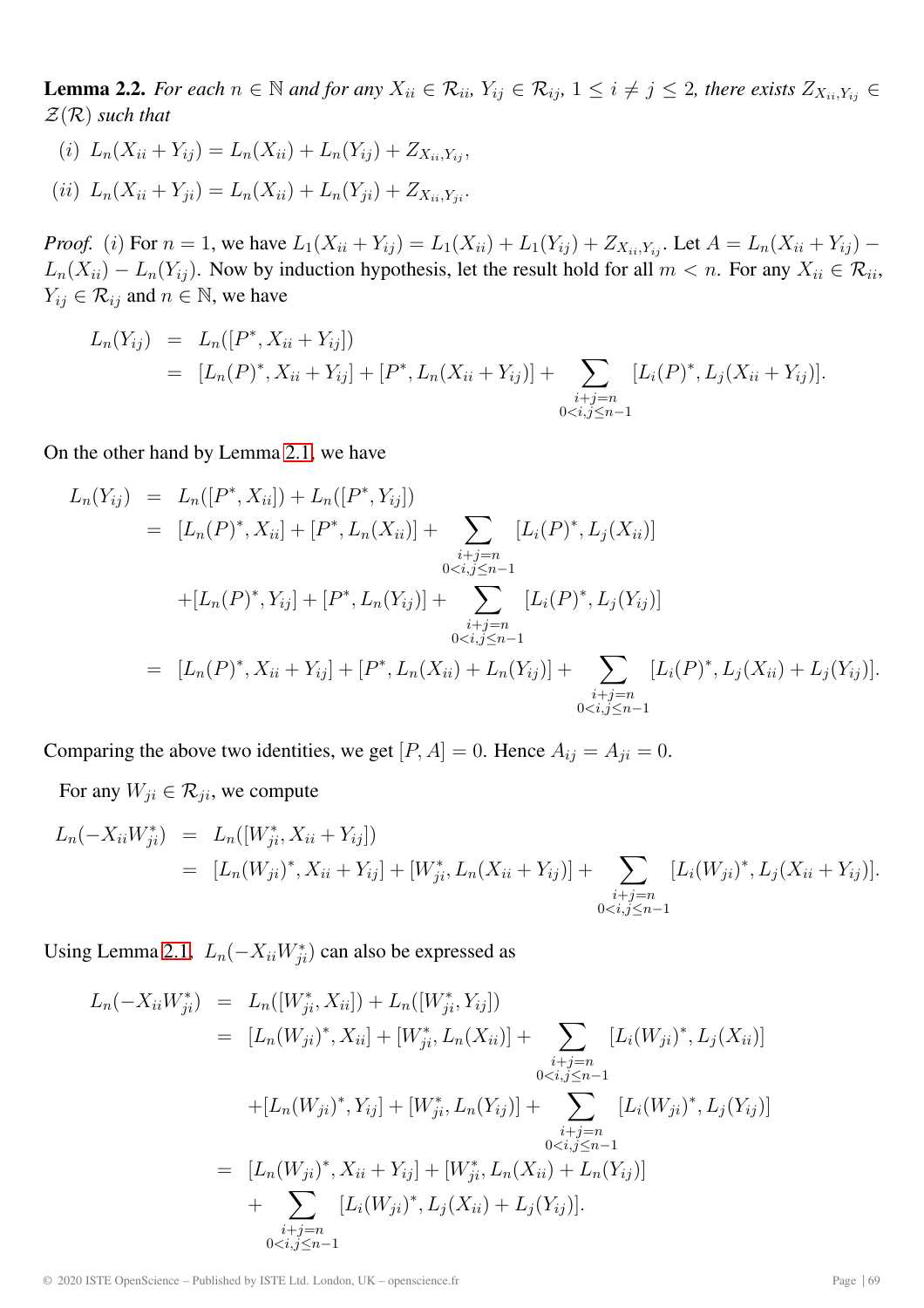From the above two equations it follows that  $[W_{ji}^*, A] = 0$ . In other words  $W_{ji}^*A = AW_{ji}^*$  for all  $W_{ji} \in \mathcal{R}_{ji}$ . By the condition  $(G_1)$ , we see that  $A_{ii} + A_{jj} \in \mathcal{Z}(\mathcal{R})$ . Hence  $L_n(X_{ii} + Y_{ij}) = L_n(X_{ii}) +$  $L_n(Y_{ij}) + Z_{X_{ii},Y_{ij}}$  for some  $Z_{X_{ii},Y_{ij}} \in \mathcal{Z}(\mathcal{R})$ . Similarly, one can get (ii).  $\Box$ 

<span id="page-4-0"></span>**Lemma 2.3.** *For each*  $n \in \mathbb{N}$  *and for any*  $X_{ij}$ ,  $Y_{ij} \in \mathcal{R}_{ij}$ ,  $1 \leq i \neq j \leq 2$ , we have

$$
L_n(X_{ij} + Y_{ij}) = L_n(X_{ij}) + L_n(Y_{ij}).
$$

*Proof.* For  $n = 1$ , we have  $L_1(X_{ij} + Y_{ij}) = L_1(X_{ij}) + L_1(Y_{ij})$ . Now by induction hypothesis, let the result hold for all  $m < n$ . By Lemma [2.2,](#page-3-0) we have

$$
L_n(X_{ij} + Y_{ij}) = L_n([(X_{ij}^* + P)^*, Y_{ij} + Q])
$$
  
\n
$$
= \sum_{i+j=n} [L_i(X_{ij}^* + P)^*, L_j(Y_{ij} + Q)]
$$
  
\n
$$
= \sum_{i+j=n} ([L_i(X_{ij}^*)^* + L_i(P)^*, L_j(Y_{ij}) + L_j(Q)])
$$
  
\n
$$
= \sum_{i+j=n} ([L_i(X_{ij}^*)^*, L_j(Y_{ij})] + [L_i(X_{ij}^*)^*, L_j(Q)] + [L_i(P)^*, L_j(Y_{ij})]
$$
  
\n
$$
+ [L_i(P)^*, L_j(Q)])
$$
  
\n
$$
= L_n([(X_{ij}^*)^*, Y_{ij}]) + L_n([(X_{ij}^*)^*, Q]) + L_n([P^*, Y_{ij}]) + L_n([P^*, Q])
$$
  
\n
$$
= L_n(X_{ij}) + L_n(Y_{ij}).
$$

<span id="page-4-1"></span>**Lemma 2.4.** For each  $n \in \mathbb{N}$  and for any  $X_{ii}$ ,  $Y_{ii} \in \mathcal{R}_{ii}$ ,  $i = 1, 2$ , there exists  $Z_{X_{ii}, Y_{ii}} \in \mathcal{Z}(\mathcal{R})$  such that

$$
L_n(X_{ii} + Y_{ii}) = L_n(X_{ii}) + L_n(Y_{ii}) + Z_{X_{ii}, Y_{ii}}.
$$

*Proof.* We prove the result for  $i = 1$ . For  $i = 2$  the proof follows similarly. For  $n = 1$ , we have  $L_1(X_{11} + Y_{11}) = L_1(X_{11}) + L_1(Y_{11}) + Z_{X_{11},Y_{11}}.$ Let  $A = L_n(X_{11} + Y_{11}) - L_n(X_{11}) - L_n(Y_{11})$ . Now by induction hypothesis, let the result hold for all  $m < n$ . For any  $X_{11}, Y_{11} \in \mathcal{R}_{11}$ , we have

$$
0 = L_n([X_{11} + Y_{11}, Q^*])
$$
  
\n
$$
= \sum_{i+j=n} [L_i(X_{11} + Y_{11}), L_j(Q)^*]
$$
  
\n
$$
= [L_n(X_{11} + Y_{11}), Q^*] + [X_{11} + Y_{11}, L_n(Q)^*] + \sum_{\substack{i+j=n \ 0 < i,j \le n-1}} [L_i(X_{11} + Y_{11}), L_j(Q)^*].
$$

On the other hand, we have

$$
0 = L_n([X_{11}, Q^*]) + L_n([Y_{11}, Q^*])
$$
  
=  $[L_n(X_{11}), Q^*] + [X_{11}, L_n(Q)^*] + \sum_{\substack{i+j=n\\0 < i,j \leq n-1}} [L_i(X_{11}), L_j(Q)^*]$ 

 $\Box$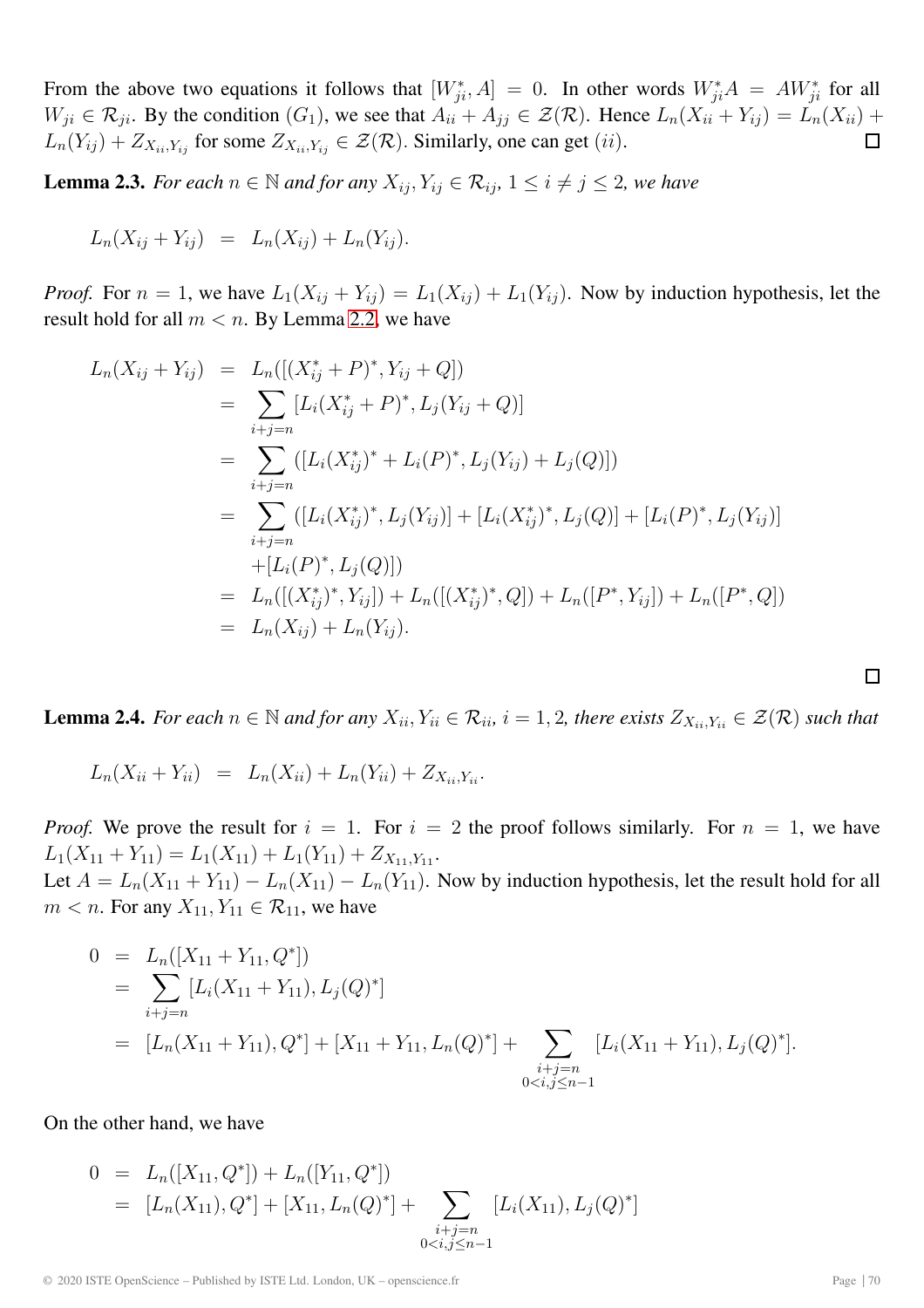+
$$
[L_n(Y_{11}), Q^*]
$$
 +  $[Y_{11}, L_n(Q)^*]$  +  $\sum_{\substack{i+j=n\\0  
\n=  $[L_n(X_{11}) + L_n(Y_{11}), Q^*] + [X_{11} + Y_{11}, L_n(Q)^*]$   
\n+  $\sum_{\substack{i+j=n\\0}} [L_i(X_{11}) + L_i(Y_{11}), L_j(Q)^*].$$ 

Comparing the above two identities, we get  $[A, Q] = 0$ . Hence  $A_{12} = A_{21} = 0$ .

For any  $W_{12} \in \mathcal{R}_{12}$ , we compute

$$
L_n(-W_{12}^*(X_{11} + Y_{11})) = L_n([X_{11} + Y_{11}, W_{12}^*])
$$
  
= 
$$
\sum_{i+j=n} [L_i(X_{11} + Y_{11}), L_j(W_{12})^*]
$$
  
= 
$$
[L_n(X_{11} + Y_{11}), W_{12}^*] + [X_{11} + Y_{11}, L_n(W_{12})^*]
$$
  
+ 
$$
\sum_{\substack{i+j=n\\0 < i,j \le n-1}} [L_i(X_{11} + Y_{11}), L_j(W_{12})^*].
$$

On the other hand by using Lemma [2.3,](#page-4-0) we have

$$
L_n(-W_{12}^*(X_{11} + Y_{11})) = L_n(-W_{12}^*X_{11}) + L_n(-W_{12}^*Y_{11})
$$
  
\n
$$
= L_n([X_{11}, W_{12}^*]) + L_n([Y_{11}, W_{12}^*])
$$
  
\n
$$
= [L_n(X_{11}), W_{12}^*] + [X_{11}, L_n(W_{12})^*] + \sum_{\substack{i+j=n\\0 < i,j \leq n-1}} [L_i(X_{11}), L_j(W_{12})^*]
$$
  
\n
$$
+ [L_n(Y_{11}), W_{12}^*] + [Y_{11}, L_n(W_{12})^*] + \sum_{\substack{i+j=n\\0 < i,j \leq n-1}} [L_i(Y_{11}), L_j(W_{12})^*]
$$
  
\n
$$
= [L_n(X_{11}) + L_n(Y_{11}), W_{12}^*] + [X_{11} + Y_{11}, L_n(W_{12})^*]
$$
  
\n
$$
+ \sum_{\substack{i+j=n\\0 < i,j \leq n-1}} [L_i(X_{11}) + L_i(Y_{11}), L_j(W_{12})^*].
$$

On comparing the above two equations, we have  $[A, W_{12}^*] = 0$ . Thus  $A_{22}W_{12}^* = W_{12}^*A_{11}$  for all  $W_{12} \in$  $\mathcal{R}_{12}$ . By using the condition  $(G_1)$ , we see that  $A_{11}+A_{22} \in \mathcal{Z}(\mathcal{R})$ . Therefore  $L_n(X_{11}+Y_{11}) = L_n(X_{11}) +$  $L_n(Y_{11}) + Z_{X_{11}, Y_{11}}$  for all  $X_{11}, Y_{11} \in \mathcal{R}_{11}$  and for some  $Z_{X_{11}, Y_{11}} \in \mathcal{Z}(\mathcal{R})$ .  $\Box$ 

<span id="page-5-0"></span>**Lemma 2.5.** *For each*  $n \in \mathbb{N}$  *and for any*  $X_{12} \in \mathcal{R}_{12}$  *and*  $Y_{21} \in \mathcal{R}_{21}$ *, we have* 

$$
L_n(X_{12} + Y_{21}) = L_n(X_{12}) + L_n(Y_{21}).
$$

*Proof.* For  $n = 1$ , we have  $L_1(X_{12} + Y_{21}) = L_1(X_{12}) + L_1(Y_{21})$ . Let  $A = L_n(X_{12} + Y_{21}) - L_n(X_{12}) L_n(Y_{21})$ . Now by induction hypothesis, let the result hold for all  $m < n$ . For any  $X_{12} \in \mathcal{R}_{12}$ ,  $Y_{21} \in \mathcal{R}_{21}$ , we have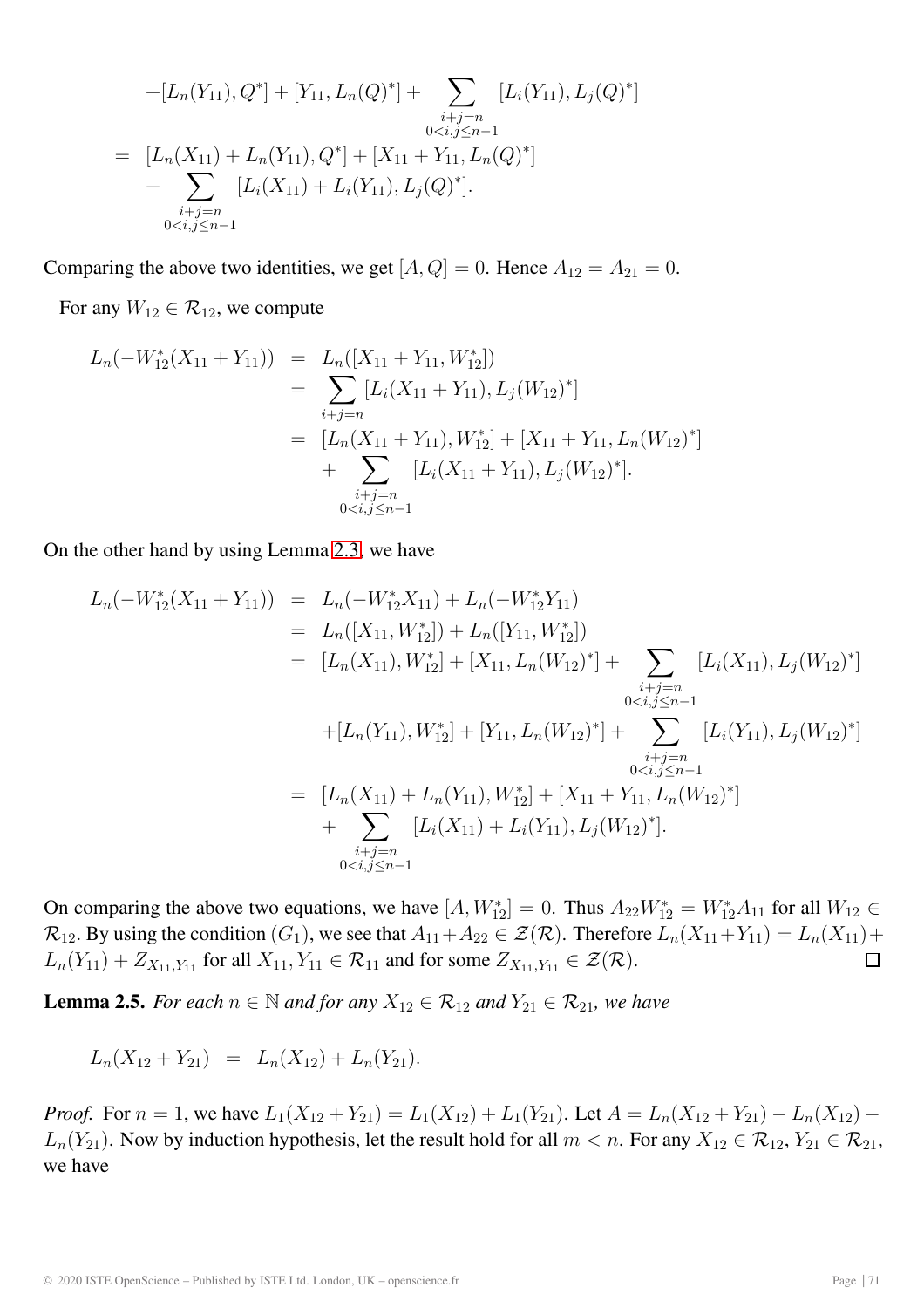$$
L_n(X_{12} + Y_{21})) = L_n([P^*, X_{12} - Y_{21}])
$$
  
\n
$$
= [L_n(P)^*, X_{12} - Y_{21}] + [P^*, L_n(X_{12} - Y_{21})]
$$
  
\n
$$
+ \sum_{\substack{i+j=n\\0 < i,j \leq n-1}} [L_i(P)^*, L_j(X_{12} - Y_{21})]
$$
  
\n
$$
= [L_n(P)^*, X_{12}] + [L_n(P)^*, -Y_{21}] + [P^*, L_n(X_{12} - Y_{21})]
$$
  
\n
$$
+ \sum_{\substack{i+j=n\\0 < i,j \leq n-1}} [L_i(P)^*, L_j(X_{12})] + \sum_{\substack{i+j=n\\0 < i,j \leq n-1}} [L_i(P)^*, L_j(-Y_{21})]
$$
  
\n
$$
= L_n([P^*, X_{12}]) - [P^*, L_n(X_{12})] + L_n([P^*, -Y_{21}]) - [P^*, L_n(-Y_{21})]
$$
  
\n
$$
+ [P^*, L_n(X_{12} - Y_{21})]
$$
  
\n
$$
= L_n(X_{12}) + L_n(Y_{21}) + [P^*, L_n(X_{12} - Y_{21}) - L_n(X_{12}) - L_n(-Y_{21})].
$$

Consequently  $A = A_{11} + A_{12} + A_{21} + A_{22} = P(L_n(X_{12} - Y_{21}) - L_n(X_{12}) - L_n(-Y_{21}))Q - Q(L_n(X_{12} - Y_{21}) - L_n(X_{12} - Y_{21}))Q$  $Y_{21}$ ) –  $L_n(X_{12}) - L_n(-Y_{21})$ ) P = 0. After solving this we get  $A_{11} + A_{22} = 0$ . Hence we see that  $A_{11} = A_{22} = 0.$ 

For any  $W_{12} \in \mathcal{R}_{12}$ , by Lemma [2.1,](#page-2-1) we have

$$
L_n([X_{12}, W_{12}^*]) = L_n([X_{12} + Y_{21}, W_{12}^*])
$$
  
= 
$$
[L_n(X_{12} + Y_{21}), W_{12}^*] + [X_{12} + Y_{21}, L_n(W_{12})^*]
$$
  
+ 
$$
\sum_{\substack{i+j=n\\0
$$

On the other hand, by using Lemma [2.1,](#page-2-1) we have

$$
L_n([X_{12}, W_{12}^*]) = L_n([X_{12}, W_{12}^*]) + L_n([Y_{21}, W_{12}^*])
$$
  
\n
$$
= [L_n(X_{12}), W_{12}^*] + [X_{12}, L_n(W_{12})^*] + \sum_{\substack{i+j=n\\0 < i,j \leq n-1}} [L_i(X_{12}), L_j(W_{12})^*]
$$
  
\n
$$
+ [L_n(Y_{21}), W_{12}^*] + [Y_{21}, L_n(W_{12})^*] + \sum_{\substack{i+j=n\\0 < i,j \leq n-1}} [L_i(Y_{21}), L_j(W_{12})^*]
$$
  
\n
$$
= [L_n(X_{12}) + L_n(Y_{21}), W_{12}^*] + [X_{12} + Y_{21}, L_n(W_{12})^*]
$$
  
\n
$$
+ \sum_{\substack{i+j=n\\0 < i,j \leq n-1}} [L_i(X_{12}) + L_i(Y_{21}), L_j(W_{12})^*].
$$

<span id="page-6-0"></span>Comparing the above two identities, we get  $[A, W_{12}^*]=0$ . This gives that  $A_{12}W_{12}^* = 0$  for all  $W_{12} \in \mathcal{R}_{12}$ . By the condition  $(G_2)$ , we see that  $A_{12} = 0$ . Similarly, we obtain that  $A_{21} = 0$ . Thus we are done.  $\Box$ **Lemma 2.6.** *For each*  $n \in \mathbb{N}$  *and for any*  $X_{11} \in \mathcal{R}_{11}$ ,  $Y_{12} \in \mathcal{R}_{12}$  *and*  $W_{22} \in \mathcal{R}_{22}$ *, we have* 

$$
L_n(X_{11} + Y_{12} + W_{22}) = L_n(X_{11}) + L_n(Y_{12}) + L_n(W_{22}) + Z_{X_{11}, Y_{12}, W_{22}}.
$$

*Proof.* For  $n = 1$ , we have  $L_1(X_{11} + Y_{12} + W_{22}) = L_1(X_{11}) + L_1(Y_{12}) + L_1(W_{22}) + Z_{X_{11}, Y_{12}, W_{22}}$ . Suppose  $A = L_n(X_{11} + Y_{12} + W_{22}) - L_n(X_{11}) - L_n(Y_{12}) - L_n(W_{22})$ . Now by induction hypothesis, let the result hold for all  $m < n$ . For any  $X_{11} \in \mathcal{R}_{11}$ ,  $Y_{12} \in \mathcal{R}_{12}$  and  $W_{22} \in \mathcal{R}_{22}$ , we compute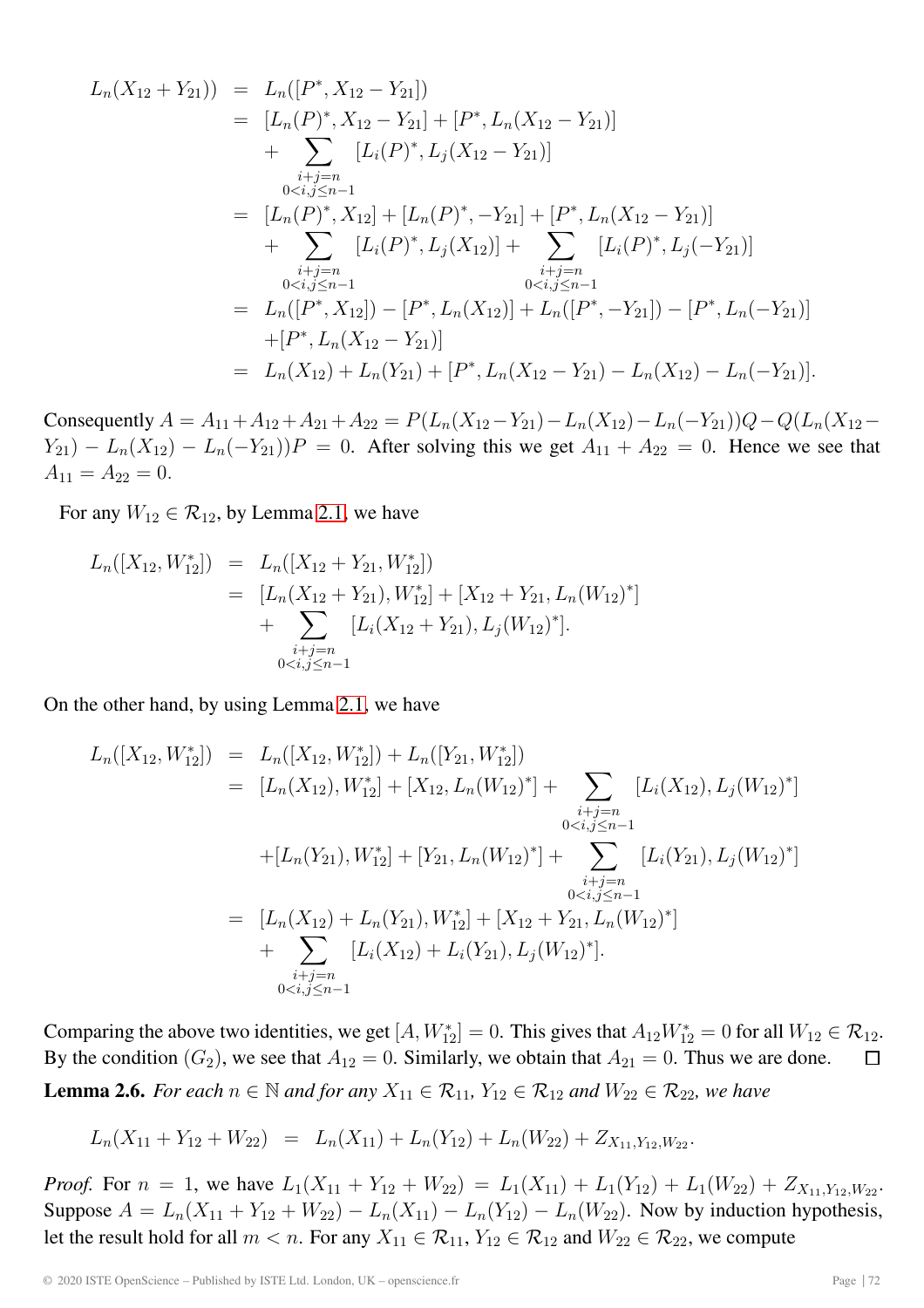$$
L_n(Y_{12}) = L_n([X_{11} + Y_{12} + W_{22}, Q^*])
$$
  
= 
$$
[L_n(X_{11} + Y_{12} + W_{22}), Q^*] + [X_{11} + Y_{12} + W_{22}, L_n(Q)^*]
$$
  
+ 
$$
\sum_{\substack{i+j=n\\0 < i,j \le n-1}} [L_i(X_{11} + Y_{12} + W_{22}), L_j(Q)^*].
$$

On the other hand, by using Lemma [2.1,](#page-2-1) we have

$$
L_n(Y_{12}) = L_n([X_{11} + Y_{12} + W_{22}, Q^*])
$$
  
\n
$$
= L_n([X_{11}, Q^*]) + L_n([Y_{12}, Q^*]) + L_n([W_{22}, Q^*])
$$
  
\n
$$
= [L_n(X_{11}), Q^*] + [X_{11}, L_n(Q)^*] + \sum_{\substack{i+j=n\\0 < i,j \leq n-1}}^{i+j=n} [L_i(X_{11}), L_j(Q)^*]
$$
  
\n
$$
+ [L_n(Y_{12}), Q^*] + [Y_{12}, L_n(Q)^*] + \sum_{\substack{i+j=n\\0 < i,j \leq n-1}}^{i+j=n} [L_i(Y_{12}), L_j(Q)^*]
$$
  
\n
$$
+ [L_n(W_{22}), Q^*] + [W_{22}, L_n(Q)^*] + \sum_{\substack{i+j=n\\0 < i,j \leq n-1}}^{i+j=n} [L_i(W_{22}), L_j(Q)^*]
$$

$$
= [L_n(X_{11}) + L_n(Y_{12}) + L_n(W_{22}), Q^*] + [X_{11} + Y_{12} + W_{22}, L_n(Q)^*] + \sum_{\substack{i+j=n\\0 < i,j \le n-1}} [L_i(X_{11}) + L_i(Y_{12}) + L_i(W_{22}), L_j(Q)^*].
$$

Comparing the above two identities, we get  $[A, Q^*]=0$ . This gives that  $A_{12} = A_{21} = 0$ .

Now for any  $S_{21} \in \mathcal{R}_{21}$ , we see that

$$
L_n([X_{11} + Y_{12} + W_{22}, S_{21}^*]) = [L_n(X_{11} + Y_{12} + W_{22}), S_{21}^*] + [X_{11} + Y_{12} + W_{22}, L_n(S_{21})^*] + \sum_{\substack{i+j=n\\0 < i,j \le n-1}} [L_i(X_{11} + Y_{12} + W_{22}), L_j(S_{21})^*].
$$

On the other hand by Lemmas [2.1](#page-2-1) & [2.3,](#page-4-0) we have

$$
L_n([X_{11} + Y_{12} + W_{22}, S_{21}^*])
$$
  
=  $L_n([X_{11} + W_{22}, S_{21}^*]) + L_n([Y_{12}, S_{21}^*])$   
=  $L_n(X_{11}S_{21}^* - S_{21}^*W_{22}) + L_n([Y_{12}, S_{21}^*])$   
=  $L_n(X_{11}S_{21}^*) + L_n(-S_{21}^*W_{22}) + L_n([Y_{12}, S_{21}^*])$   
=  $L_n([X_{11}, S_{21}^*]) + L_n([W_{22}, S_{21}^*]) + L_n([Y_{12}, S_{21}^*])$   
=  $[L_n(X_{11}), S_{21}^*] + [X_{11}, L_n(S_{21})^*] + \sum_{\substack{i+j=n\\0 < i,j \leq n-1}} [L_i(X_{11}), L_j(S_{21})^*]$   
+  $[L_n(W_{22}), S_{21}^*] + [W_{22}, L_n(S_{21})^*] + \sum_{\substack{i+j=n\\0 < i,j \leq n-1}} [L_i(W_{22}), L_j(S_{21})^*]$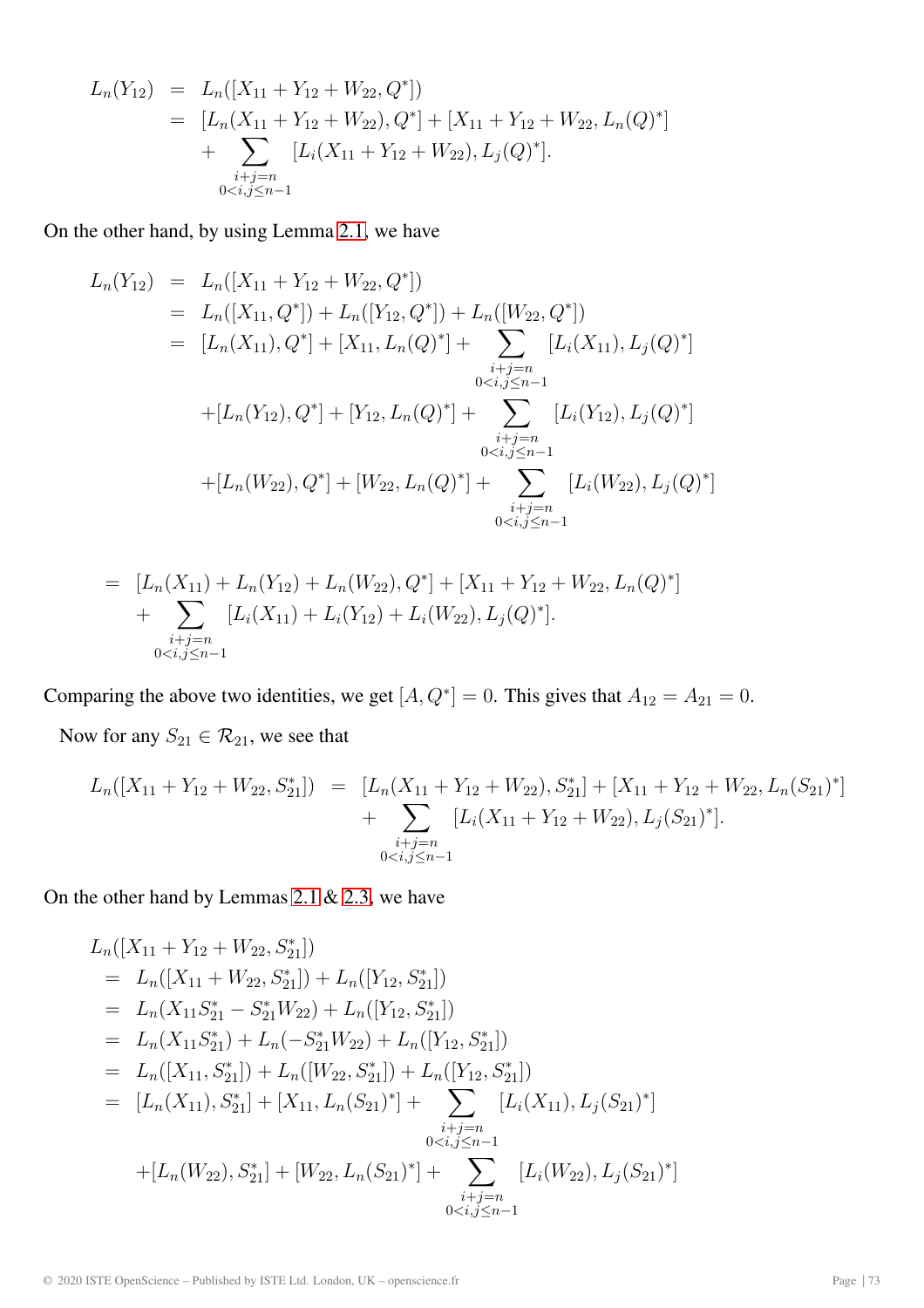$$
+[L_n(Y_{12}), S_{21}^*] + [Y_{12}, L_n(S_{21})^*] + \sum_{\substack{i+j=n\\0 < i,j \leq n-1}} [L_i(Y_{12}), L_j(S_{21})^*]
$$
\n
$$
= [L_n(X_{11}) + L_n(Y_{12}) + L_n(W_{22}), S_{21}^*] + [X_{11} + Y_{12} + W_{22}, L_n(S_{21})^*]
$$
\n
$$
+ \sum_{\substack{i+j=n\\0 < i,j \leq n-1}} [L_i(X_{11}) + L_i(Y_{12}) + L_i(W_{22}), L_j(S_{21})^*].
$$

Comparing the above two identities, we get  $[A, S_{21}^*] = 0$ . This gives that  $A_{11}S_{21}^* = S_{21}^*A_{22}$  for all  $S_{21} \in \mathcal{R}_{21}$ . By the condition  $(G_1)$ , we get  $A_{11} + A_{22} \in \mathcal{Z}(\mathcal{R})$ . Thus we have obtained that  $L_n(X_{11} +$  $Y_{12} + W_{22} = L_n(X_{11}) + L_n(Y_{12}) + L_n(W_{22}) + Z_{X_{11}, Y_{12}, W_{22}}$  for some  $Z_{X_{11}, Y_{12}, W_{22}} \in \mathcal{Z}(\mathcal{R})$ .  $\Box$ 

<span id="page-8-0"></span>**Lemma 2.7.** *For each*  $n \in \mathbb{N}$  *and for any*  $X_{11} \in \mathcal{R}_{11}$ ,  $Y_{12} \in \mathcal{R}_{12}$ ,  $W_{21} \in \mathcal{R}_{21}$  *and*  $T_{22} \in \mathcal{R}_{22}$ , we have

$$
L_n(X_{11} + Y_{12} + W_{21} + T_{22}) = L_n(X_{11}) + L_n(Y_{12}) + L_n(W_{21}) + L_n(T_{22}) + Z_{X_{11}, Y_{12}, W_{21}, T_{22}}.
$$

*Proof.* For  $n = 1$ , we have  $L_1(X_{11} + Y_{12} + W_{21} + T_{22}) = L_1(X_{11}) + L_1(Y_{12}) + L_1(W_{21}) + L_1(T_{22})$ . Suppose  $A = L_n(X_{11} + Y_{12} + W_{21} + T_{22}) - L_n(X_{11}) - L_n(Y_{12}) - L_n(W_{21}) - L_n(T_{22})$ . Now by induction hypothesis, let the result holds for all  $m < n$ . For any  $X_{11} \in \mathcal{R}_{11}$ ,  $Y_{12} \in \mathcal{R}_{12}$ ,  $W_{21} \in \mathcal{R}_{21}$  and  $T_{22} \in \mathcal{R}_{22}$ , we see that

$$
L_n(Y_{12} - W_{21}) = L_n([X_{11} + Y_{12} + W_{21} + T_{22}, Q^*])
$$
  
= 
$$
[L_n(X_{11} + Y_{12} + W_{21} + T_{22}), Q^*] + [X_{11} + Y_{12} + W_{21} + T_{22}, L_n(Q)^*]
$$
  
+ 
$$
\sum_{\substack{i+j=n\\0
$$

On the other hand, by using Lemmas [2.1](#page-2-1)  $& 2.5$ , we have

$$
L_n(Y_{12} - W_{21}) = L_n([X_{11}, Q^*]) + L_n([Y_{12}, Q^*]) + L_n([W_{21}, Q^*]) + L_n([T_{22}, Q^*])
$$
  
\n
$$
= [L_n(X_{11}), Q^*] + [X_{11}, L_n(Q)^*] + \sum_{\substack{i+j=n\\0 < i,j \leq n-1}}^{i+j=n} [L_i(X_{11}), L_j(Q)^*]
$$
  
\n
$$
+ [L_n(Y_{12}), Q^*] + [Y_{12}, L_n(Q)^*] + \sum_{\substack{i+j=n\\0 < i,j \leq n-1}}^{i+j=n} [L_i(Y_{12}), L_j(Q)^*]
$$
  
\n
$$
+ [L_n(W_{21}), Q^*] + [W_{21}, L_n(Q)^*] + \sum_{\substack{i+j=n\\0 < i,j \leq n-1}}^{i+j=n} [L_i(W_{21}), L_j(Q)^*]
$$
  
\n
$$
= [L_n(X_{11}) + L_n(Y_{12}) + L_n(W_{21}) + L_n(T_{22}), Q^*]
$$
  
\n
$$
+ [X_{11} + Y_{12} + W_{21} + T_{22}, L_n(Q)^*]
$$
  
\n
$$
+ \sum_{\substack{i+j=n\\0 < i,j \leq n-1}}^{i+j=n} [L_i(X_{11}) + L_i(Y_{12}) + L_n(W_{21}) + L_n(T_{22}), Q^*]
$$
  
\n
$$
+ \sum_{\substack{i+j=n\\0 < i,j \leq n-1}}^{i+j=n} [L_i(X_{11}) + L_i(Y_{12}) + L_i(W_{21}) + L_i(T_{22}), L_j(Q)^*]
$$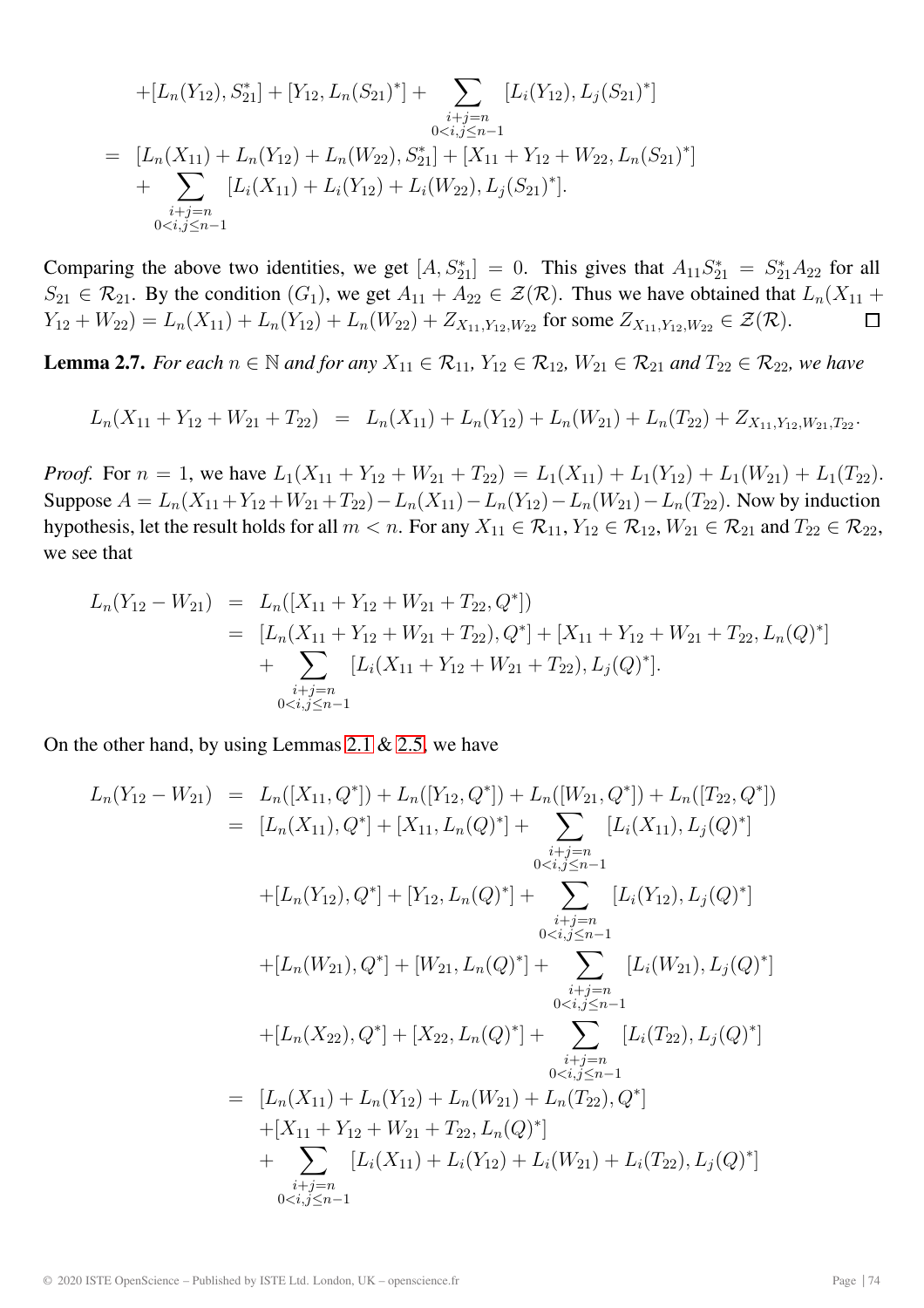Comparing the above two relations for  $L_n(Y_{12} - W_{21})$ , we have  $[A, Q^*]=0$ . This gives that  $A_{12} =$  $A_{21} = 0.$ 

Now for any  $S_{12} \in \mathcal{R}_{12}$ , we compute

$$
L_n([X_{11} + Y_{12} + W_{21} + T_{22}, S_{12}^*])
$$
  
=  $[L_n(X_{11} + Y_{12} + W_{21} + T_{22}), S_{12}^*] + [X_{11} + Y_{12} + W_{21} + T_{22}, L_n(S_{12})^*]$   
+  $\sum_{\substack{i+j=n\\0$ 

On the other hand, by using Lemmas [2.1](#page-2-1) & [2.6,](#page-6-0) we have

$$
L_n([X_{11} + Y_{12} + W_{21} + T_{22}, S_{12}^*])
$$
  
\n
$$
= L_n([X_{11} + Y_{12} + T_{22}, S_{12}^*]) + L_n([W_{21}, S_{12}^*])
$$
  
\n
$$
= [L_n(X_{11} + Y_{12} + T_{22}), S_{12}^*] + [X_{11} + Y_{12} + T_{22}, L_n(S_{12})^*]
$$
  
\n
$$
+ \sum_{\substack{i+j=n\\0  
\n
$$
+ [L_n(W_{21}), S_{12}^*] + [W_{21}, L_n(S_{12})^*] + \sum_{\substack{i+j=n\\0  
\n
$$
= [L_n(X_{11}) + L_n(Y_{12}) + L_n(W_{21}) + L_n(T_{22}), S_{12}^*] + [X_{11} + Y_{12} + W_{21} + T_{22}, L_n(S_{12})^*]
$$
  
\n
$$
+ \sum_{\substack{i+j=n\\0
$$
$$
$$

Comparing the above two relations for  $L_n([X_{11} + Y_{12} + W_{21} + T_{22}, S_{12}^*])$ , we get  $[A, S_{12}^*] = 0$ . This gives that  $S_{12}^*A_{11} = A_{22}S_{12}^*$  for all  $S_{12} \in \mathcal{R}_{12}$ . By using condition  $(G_1)$ , we see that  $A_{11} + A_{22} \in \mathcal{Z}(\mathcal{R})$ . Thus we have obtained that  $L_n(X_{11} + Y_{12} + W_{21} + T_{22}) = L_n(X_{11}) + L_n(Y_{12}) + L_n(W_{21}) + L_n(T_{22}) +$  $Z_{X_{11}, Y_{12}, W_{21}, T_{22}}$  for some  $Z_{X_{11}, Y_{12}, W_{21}, T_{22}} \in \mathcal{Z}(\mathcal{R})$ .  $\Box$ 

*Proof of Theorem [2.1.](#page-2-0)* Now take  $X = X_{11} + X_{12} + X_{21} + X_{22}$  and  $Y = Y_{11} + Y_{12} + Y_{21} + Y_{22}$ . By using Lemmas [2.3,](#page-4-0) [2.4](#page-4-1) & [2.7,](#page-8-0) we see that

$$
L_n(X + Y) = L_n(X_{11} + X_{12} + X_{21} + X_{22} + Y_{11} + Y_{12} + Y_{21} + Y_{22})
$$
  
\n
$$
= L_n((X_{11} + Y_{11}) + (X_{12} + Y_{12}) + (X_{21} + Y_{21}) + (X_{22} + Y_{22}))
$$
  
\n
$$
= L_n(X_{11} + Y_{11}) + L_n(X_{12} + Y_{12}) + L_n(X_{21} + Y_{21}) + L_n(X_{22} + Y_{22}) + Z_1
$$
  
\n
$$
= L_n(X_{11}) + L_n(Y_{11}) + Z_2 + L_n(X_{12}) + L_n(Y_{12}) + L_n(X_{21})
$$
  
\n
$$
+ L_n(Y_{21}) + L_n(X_{22}) + L_n(Y_{22}) + Z_3 + Z_1
$$
  
\n
$$
= (L_n(X_{11}) + L_n(X_{12}) + L_n(X_{21}) + L_n(X_{22})) + (L_n(Y_{11})
$$
  
\n
$$
+ L_n(Y_{12}) + L_n(Y_{21}) + L_n(Y_{22}) + Z_1 + Z_2 + Z_3
$$
  
\n
$$
= L_n(X_{11} + X_{12} + X_{21} + X_{22}) - Z_4 + L_n(Y_{11} + Y_{12} + Y_{21} + Y_{22})
$$
  
\n
$$
-Z_5 + Z_1 + Z_2 + Z_3
$$
  
\n
$$
= L_n(X) + L_n(Y) + (Z_1 + Z_2 + Z_3 - Z_4 - Z_5).
$$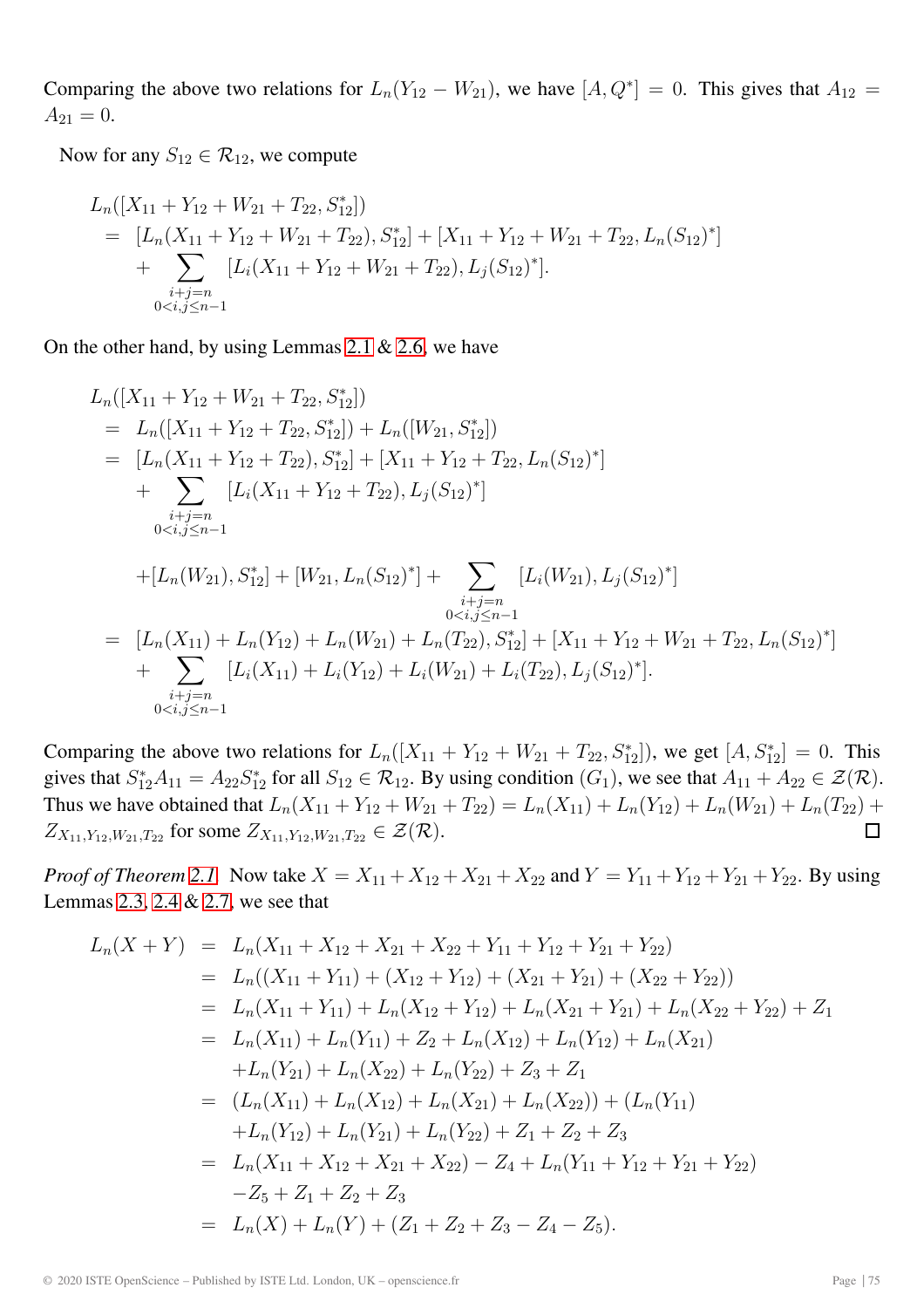Take  $Z_{X,Y} = Z_1 + Z_2 + Z_3 - Z_4 - Z_5$ . Thus we see that  $L_n(X + Y) = L_n(X) + L_n(Y) + Z_{X,Y}$  for  $\Box$ some  $Z_{X,Y} \in \mathcal{Z}(\mathcal{R})$ . This completes the proof of our main theorem.

Now we apply Theorem [2.1](#page-2-0) to prime ∗-rings and nest algebras. We begin with the following important lemma.

<span id="page-10-0"></span>**Lemma 2.8.** *Let* R *be a prime* ∗*-ring containing a nontrivial self-adjoint idempotent* P *with the centre*  $\mathcal{Z}(\mathcal{R})$ .

(i) If 
$$
X_{ii}Y_{ij} = Y_{ij}X_{jj}
$$
 for all  $Y_{ij} \in \mathcal{R}_{ij}$  and  $1 \le i \ne j \le 2$  then  $X_{ii} = 0$ .

(*ii*) *If*  $X_{11}Y_{12} = Y_{12}X_{22}$  *for all*  $Y_{12} \in \mathcal{R}_{12}$ *, then*  $X_{11} + X_{22} \in \mathcal{Z}(\mathcal{R})$ *.* 

*Proof.* (i) is the direct consequence of the primeness of  $\mathcal{R}$ .

(ii) For any  $Y_{11} \in \mathcal{R}_{11}$  and  $Y_{12} \in \mathcal{R}_{12}$ , we get  $X_{11}Y_{11}Y_{12} = Y_{11}Y_{12}X_{22} = Y_{11}X_{11}Y_{12}$  for all  $Y_{12} \in \mathcal{R}_{12}$ . As R is prime, we have  $X_{11}Y_{11} = Y_{11}X_{11}$ .

For any  $Y_{12} \in \mathcal{R}_{12}$  and  $Y_{22} \in \mathcal{R}_{22}$ , we get  $Y_{12}Y_{22}X_{22} = X_{11}Y_{12}Y_{22} = Y_{12}X_{22}Y_{22}$  for all  $Y_{12} \in \mathcal{R}_{12}$ . It follows by the primeness of  $\mathcal R$  that  $Y_{22}X_{22} = X_{22}Y_{22}$ .

For any  $Y_{12} \in \mathcal{R}_{12}$  and  $Y_{21} \in \mathcal{R}_{21}$ , we get  $X_{22}Y_{21}Y_{12} = Y_{21}Y_{12}X_{22} = Y_{21}X_{11}Y_{12}$  for all  $Y_{12} \in \mathcal{R}_{12}$ . It follows that  $X_{22}Y_{21} = Y_{21}X_{22}$ .

For any  $Y \in \mathcal{R}$ , we have

$$
(X_{11} + X_{22})Y = (X_{11} + X_{22})(Y_{11} + Y_{12} + Y_{21} + Y_{22})
$$
  
=  $X_{11}Y_{11} + X_{11}Y_{12} + X_{22}Y_{21} + X_{22}Y_{22}$   
=  $Y_{11}X_{11} + Y_{12}X_{11} + Y_{21}X_{22} + Y_{22}X_{22}$   
=  $(Y_{11} + Y_{12} + Y_{21} + Y_{22})(X_{11} + X_{22})$   
=  $Y(X_{11} + X_{22}).$ 

Hence it follows that  $X_{11} + X_{22} \in \mathcal{Z}(\mathcal{R})$ .

It follows from Lemma [2.8](#page-10-0) that every prime ∗-ring with nontrivial self-adjoint idempotent satisfies the conditions  $(G_1)$  and  $(G_2)$  of Theorem [2.1.](#page-2-0) So we have the following immediate corollary.

**Corollary 2.1.** *Let* R *be a prime* ∗*-ring containing a nontrivial self adjoint idempotent element* P *with center*  $\mathcal{Z}(\mathcal{R})$ *. Suppose that*  $\mathcal{L} = \{L_n\}_{n \in \mathbb{N}}$  *is the family of mappings*  $L_n : \mathcal{R} \to \mathcal{R}$  *such that*  $L_0 = I_{\mathcal{R}}$ *, the identity mapping of* R*, satisfying*

$$
L_n([X^*, Y]) = \sum_{i+j=n} [L_i(X)^*, L_j(Y)]
$$

*for all*  $X, Y \in \mathcal{R}$  *and for each*  $n \in \mathbb{N}$ . Then there exists  $Z_{X,Y}$  (depending on X and Y) in  $\mathcal{Z}(\mathcal{R})$  such *that*  $L_n(X + Y) = L_n(X) + L_n(Y) + Z_{X,Y}$ .

 $\Box$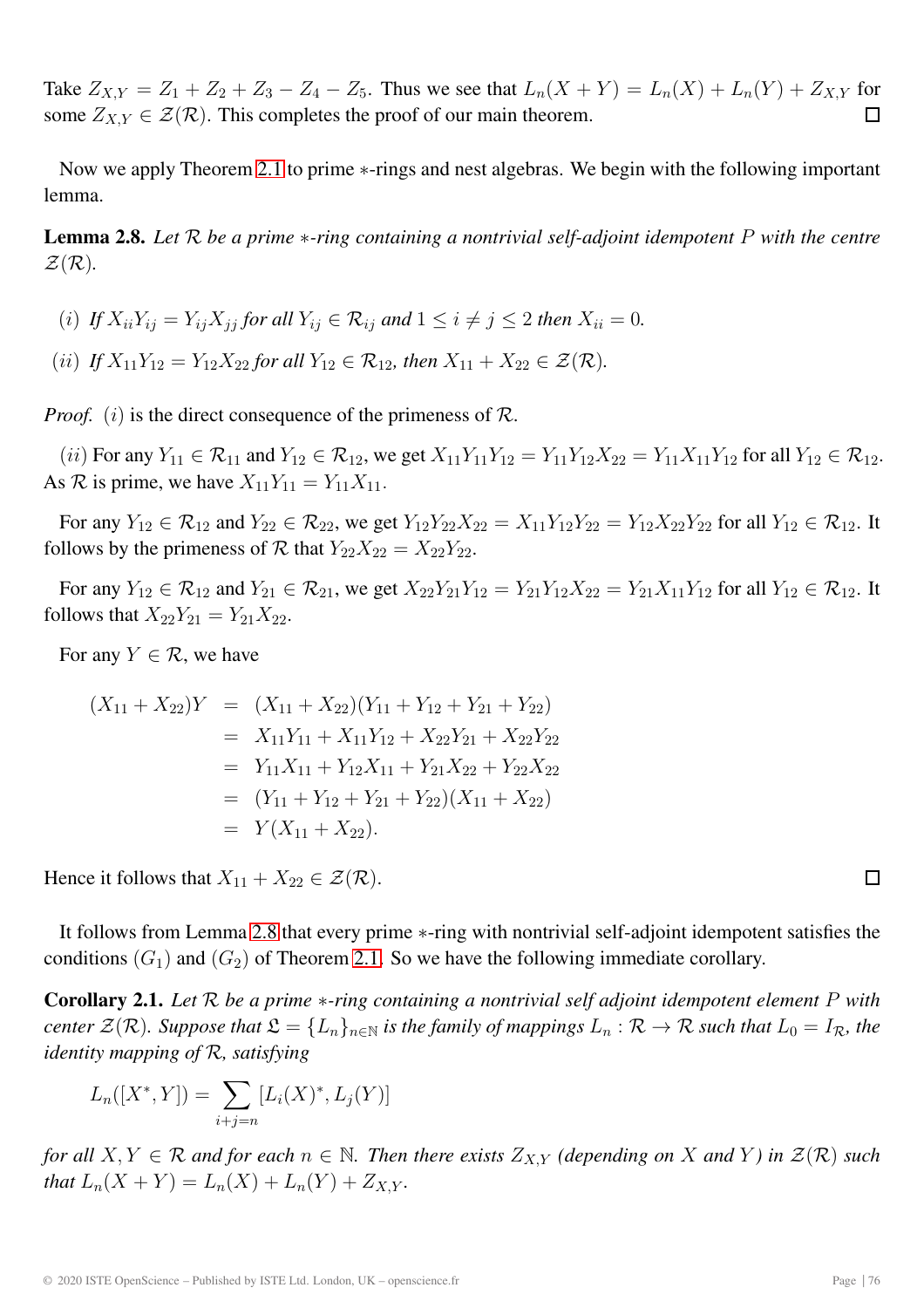Let H be a complex Hilbert space. Recall that a nest N of projections on H is a chain of orthogonal projections on  $H$  containing zero operator 0 and the identity operator I and is closed in the strong operator topology. By  $\mathcal{B}(\mathcal{H})$ , we mean the algebra of all bounded linear operators on H. The nest algebra  $\mathcal{T}(\mathcal{N})$ corresponding to the nest N is the set of all operators X in  $\mathcal{B}(\mathcal{H})$  such that  $XP = PXP$  for all  $P \in \mathcal{N}$ . It is to be noted that  $\mathcal{T}(\mathcal{N})$  is a weak  $*$ - closed operator algebra. A nest is said to be nontrivial if it contains at least one nontrivial projection. The centre of the nest algebra  $\mathcal{T}(\mathcal{N})$  is  $\mathbb{C}I$ , where  $\mathbb C$  is a complex field. It is to be noted that every nest algebra  $\mathcal{T}(\mathcal{N})$  with non trivial projection P satisfies the conditions  $(G_1)$  and  $(G_2)$  of Theorem [2.1.](#page-2-0) Thus we have the following immediate corollary.

**Corollary 2.2.** Let N be a nontrivial nest on a complex Hilbert space  $H$  and  $T(N)$  be the associated *nest algebra. Suppose that*  $\mathfrak{L} = \{L_n\}_{n \in \mathbb{N}}$  *is the family of mappings*  $L_n : \mathcal{T}(\mathcal{N}) \to \mathcal{T}(\mathcal{N})$  *such that*  $L_0 = I_{\mathcal{T}(\mathcal{N})}$ , the identity mapping of  $\mathcal{T}(\mathcal{N})$ , satisfying

$$
L_n([X^*, Y]) = \sum_{i+j=n} [L_i(X)^*, L_j(b)]
$$

*for all*  $X, Y \in \mathcal{T}(\mathcal{N})$  *and for each*  $n \in \mathbb{N}$ . Then there exists  $Z_{X,Y}$  (depending on X and Y) in  $\mathcal{Z}(\mathcal{T}(\mathcal{N}))$ *such that*  $L_n(X + Y) = L_n(X) + L_n(Y) + Z_{X,Y}I$ .

**Acknowledgement**: The first author is partially supported by MATRICS research grant from SERB (DST)(MTR/2017/000033).

#### <span id="page-11-10"></span>**References**

- [1] A. N. Alkenani, M. Ashraf and B. A. Wani , *Characterizations of* ∗*-Lie derivable mappings on prime* ∗*-rings*, Rad HAZU, Matemati*č*ke znanosti (Accepted).
- <span id="page-11-4"></span><span id="page-11-3"></span>[2] M. Ashraf and N. Parveen , *On Jordan triple higher derivable mappings in rings*, Mediterr. J. Math. 13(4) (2016) 1465-1477.
- <span id="page-11-5"></span>[3] M. Ashraf and N. Parveen , *On Lie higher derivable mappings on prime rings*, Beitr Algebra Geom. (57) (2016), 137-153.
- <span id="page-11-6"></span>[4] M. Ashraf and N. Parveen , *Lie triple higher derivable maps on rings*, Comm. Algebra 45(5) (2017) 2256-2275.
- [5] M. Ashraf, B. A. Wani and F. Wei , *Multiplicative* ∗*-Lie triple higher derivations of standard operator algebras*, Quaest. Math. https//doi.org/10.2989/16073606.2018.1502213.
- [6] K. I. Beidar, M. S. Martinadle III and A. V. Mikhalev, *Rings with generalized identities*, Monographs and Textbooks in Pure and Applied Mathematics, Vol. 196, Marcel Dekker, New York, 1996.
- <span id="page-11-8"></span>[7] L. Chen and J. H. Zhang, *Nonlinear Lie derivations on upper triangular matrices*, Linear Multilinear Algebra 56(6) (2008) 725-730.
- <span id="page-11-9"></span><span id="page-11-7"></span>[8] W. Cheung, *Lie derivations of triangular algebras*, Linear Multilinear Algebra 51 (2003) 299-310.
- [9] M. N. Daif, *When in a multiplicative derivation additive?*, Int. J. Math. Math. Sci. 14(3) 615-618, 1991.
- <span id="page-11-1"></span>[10] P. Halmos, *A Hilbert space Problem Book*, 2nd edu. Springer-Verlag, New York, 1982.
- [11] H. Hasse and F. K. Schimdt, *Noch eine Begründung ger Theorie der höhr Differential quotenten in einem algebraischen Fünktiosenkörper einer Unbestimten*, J. Reine. Angew. Math. 177 (1937) 215-237.
- <span id="page-11-2"></span><span id="page-11-0"></span>[12] I. N. Herstein, *Rings with Involuton*, The University of Chicago Press, Chicago, London, 1979.
- [13] W. Jing and F. Lu, *Lie derivable mappings on prime rings*, Linear Multilinear Algebra 60 (2012) 167-180.